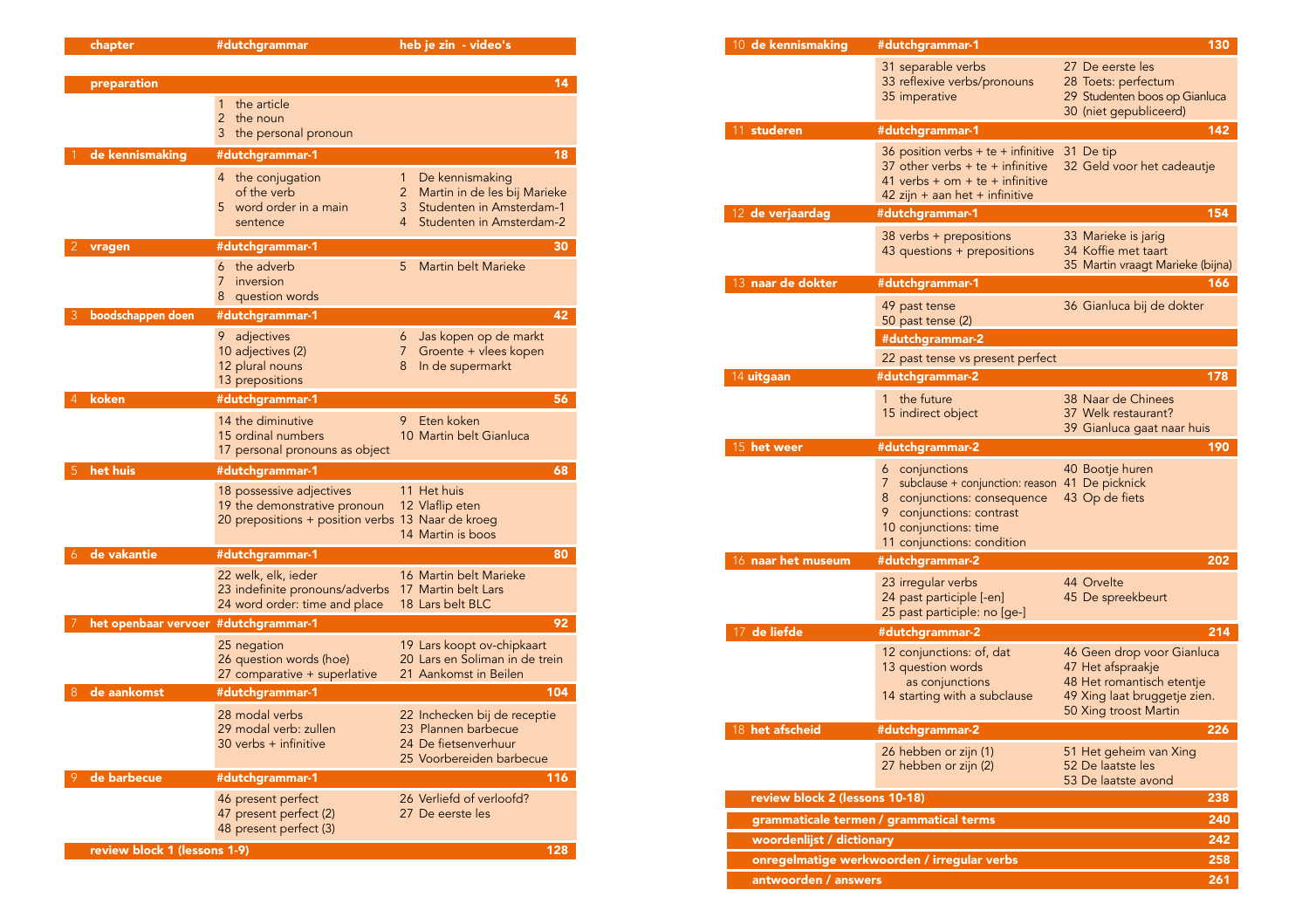## A personal note...



Five years ago I started to make some video lessons on Youtube.

My initial goal was to make just one set of videos to reach people who are learning Dutch, to promote the Dutch Summer School. At that time, I couldn't have known how that would develop further...

The videos became popular... So, I decided to create more videos, I aimed to improve the quality, and I hired Kirsten (one of the best Dutch teachers in the world!). And so, making video lessons to learn Dutch became my profession for 9 months of the year (the time not taken up with the winter and summer school).

By the beginning of 2016, we had created two #dutchgrammar courses. During that year's Summer School we asked students to evaluate this package, as we included it in the homework. In the lessons, we used a regular textbook for learning Dutch (used by many language schools).

The result: the book scored 7.5 out of 10. And our online package 8.5 out of 10. But the main point of criticism was that the book and the online package did not have the same structure. Also, the subjects and phrases

in the book were sometimes a bit boring and not always part of the Dutch experience of our Summer School participants.

So we (the teachers Kirsten and Eveline, and I) decided to come up with our own book...

- with the same structure as our online grammar lessons
- with vocabulary and phrases related to situations a Summer School student might experience (so there is maximum opportunity to practise speaking "real life" Dutch)
- specifically designed for our intensive format (9 or 10 intensive sessions per 2 weeks, and 3-4 hours of homework per day)
- a program that takes 2 weeks to go from 0 to A1, another 2 weeks to reach A2, with the possibility to continue on a higher level.

And to spice up the entire idea, I created an extra series of video lessons 'Heb je zin?' to practise Dutch grammar in real conversations... About the love story of Martin and Marieke, and the adventures of a group of students who participate in the Summer School.

And so in 2017, we published our own book: 'Het Lesboek' - A book that has maximum integration with our online video lessons (which are the main part of the homework).

It's 2 years and 4 prints later. We can happily say that our students value the method (score 8.2). We keep improving the materials and extend the method to the higher levels.

#### Veel plezier!

Bart de Pau. Online Dutch Teacher, Founder BLC Language Courses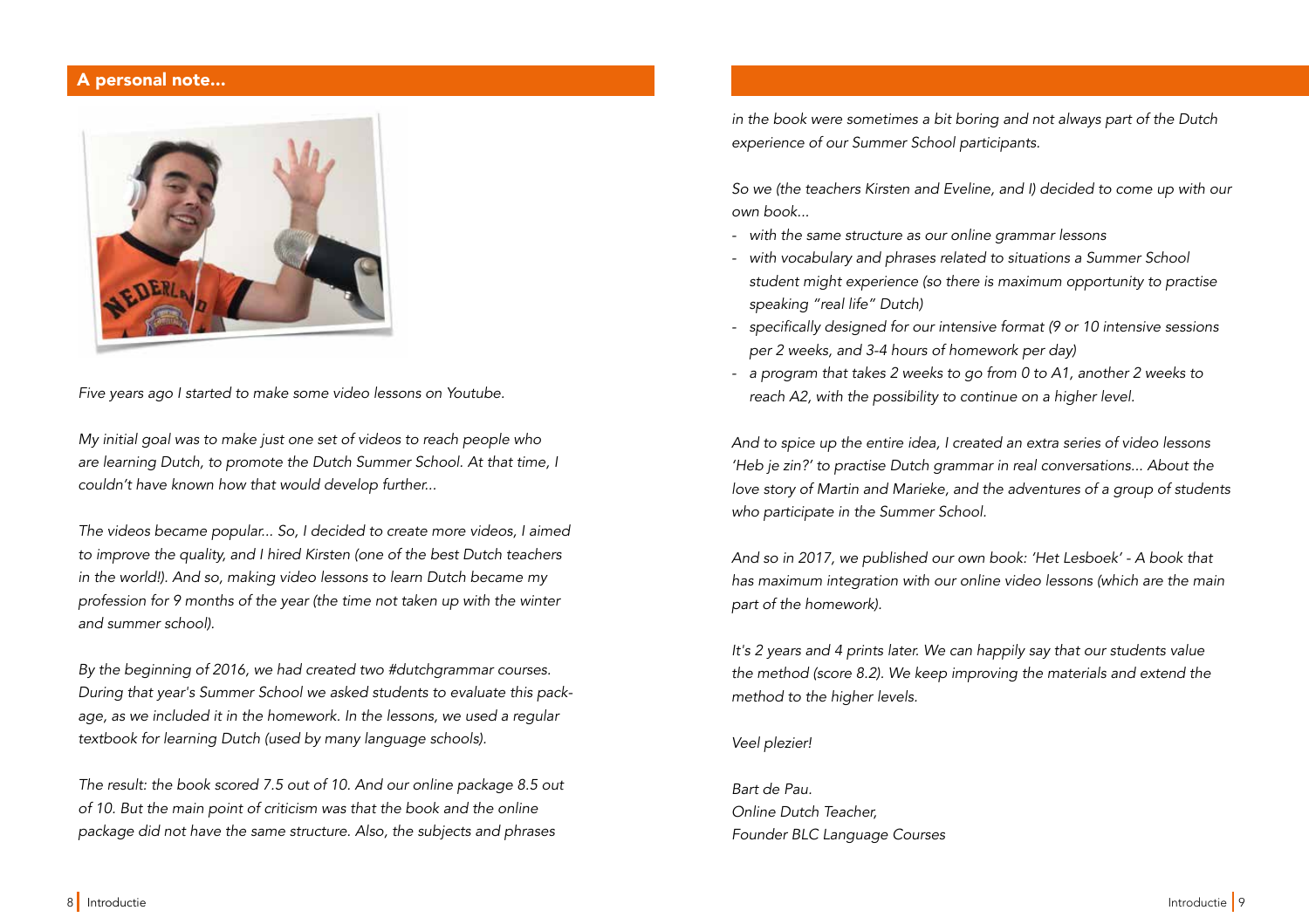## How does it work? How does it work?

Some of our students live abroad. They can learn Dutch online or from a book, but there is no opportunity to practise with anyone.

IMPORTANT<br>TO READ!

Some of our students live in the Netherlands. They have the opportunity to speak every day... but do not feel confident ... or are just used to speaking in English.

You can learn a lot from books or online programs... but in order to learn to actually speak Dutch you need a real teacher, a classroom and interaction. That's probably the reason you booked our program.

The aim of our book and learning method is to use the time in class efficiently. We want to speak as much as possible, but we need the right knowledge base. By moving some elements of the learning process to self study, we can speak more during the lessons.

We work with the 'fipped classroom' principle. This is a form of blended learning. And blended learning is a mixture of learning online and learning in a real classroom.

You prepare for the next day by watching video lessons, doing exercises and learning words... so that, in the classroom we can fully focus on practising, providing feedback, delving deeper into the subject and interaction.

## The main elements of the program:

- **#dutchgrammar** this is an online package, to which every participant has access during the course. Each #dutchgrammar-lesson contains a video about one grammar subject, with some extra exercises. Each day we cover a few grammar lessons.
- **'Heb je zin?' soap opera** in these videos we practise the grammar subjects of that day in conversations.
- vocabulary each day you learn approximately 100 words; half of the words are basic words, the other half related to the theme.

## What's in this book?

In this book we printed everything you need to have on paper: A summary of the #dutchgrammar lessons. The words you need to know. The dialogues, texts and exercises we do in class. Self study exercises to review the lessons.

## Levels

'Het Lesboek - 1' contains 2 blocks of each 2 weeks of intensive tuition:

- level 1 (from 0 to A1)
- level 2 (from A1 to A2)

#### Some important remarks

- in order to fully understand the #dutchgrammar summary in the book, you really need to watch the videos (!)
- the 'Heb je zin?' videos contain more words than you know. There is no need to panic if you can't follow everything. It is an important part of the process to train your ears to listen to the Dutch language. You will gradually recognize more words and grammar constructions.
- Vocabulary lists: good to know how these are constructed; the colours indicate where these words are used (green: in #dutchgrammar, blue: dialogue, orange: extra text). The words are listed in "order of appearance".
- Do not underestimate the importance of the homework. Each day 3-4 hours. Please note that there is no sense in going to class but not doing the homework.
- If you miss one or more days, the advantage of this method is that as long as you keep doing the homework you will not get behind the rest of the group in terms of knowledge. It's just that by missing a class you miss the opportunity to improve your skills.

### The structure

The table of contents represents the whole structure of the course. You can see which topics are discussed in which chapters.

#### Preparation

We ask everyone to prepare for the first lesson. Do the homework as explained on page 14. The main part of the homework consists of #dutchgrammar and 'Heb je zin?' videos. You can find them online. Learn how to login on page 13.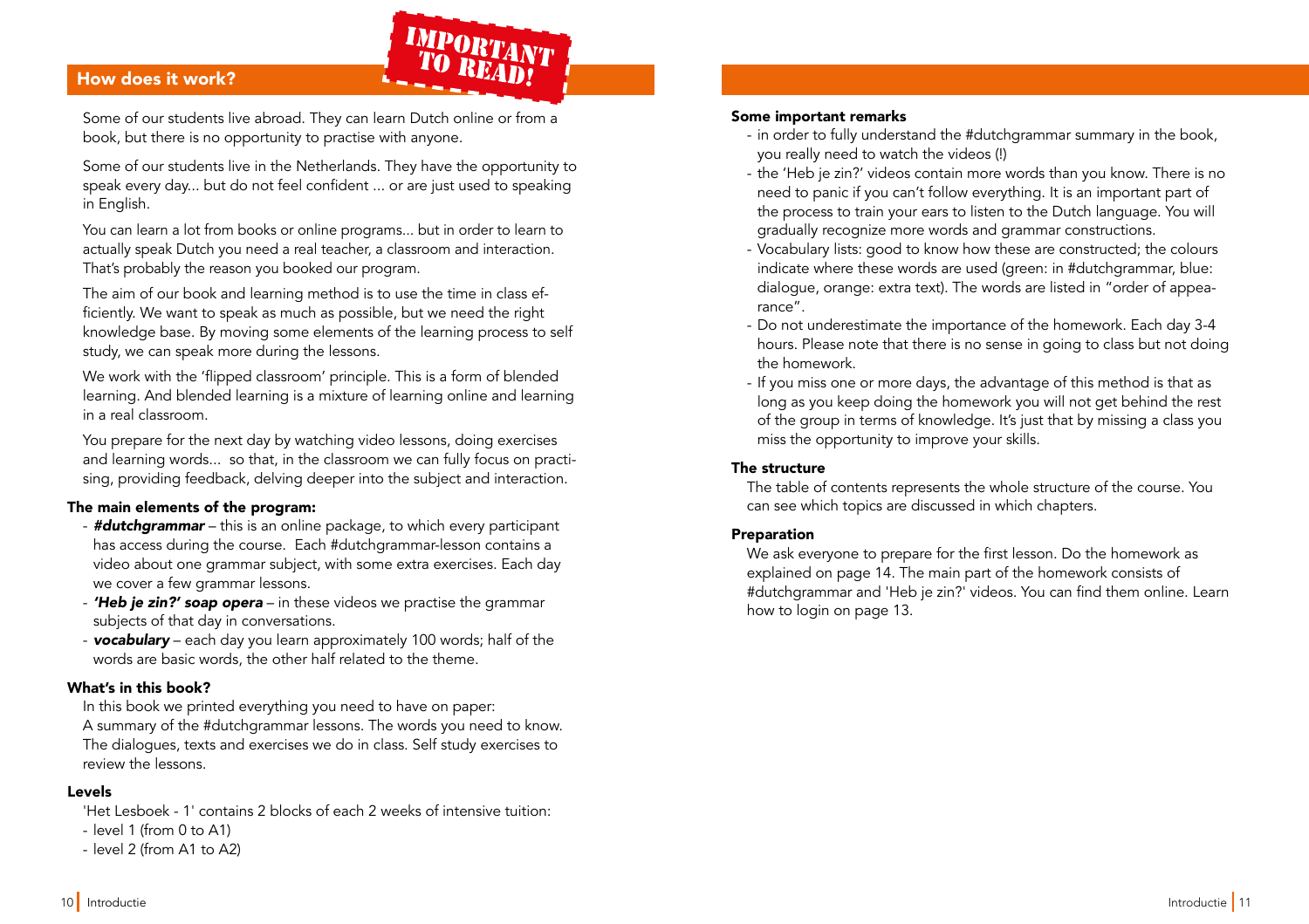Exercises in class (blue, red, orange pages): the **instruction** (bold) in the book is in Dutch. Most common instructions - fnd the translation below.

This table serves as a reference (no need to learn this by heart before the first lesson).

| Is de zin goed of fout?                      | Is the sentence right or wrong?         |  |
|----------------------------------------------|-----------------------------------------|--|
| Waar of niet waar?                           | True or false?                          |  |
| Vervoeg het werkwoord.                       | Conjugate the verb.                     |  |
| Zet de woorden in de goede<br>woordvolgorde. | Put the words in the right order.       |  |
| Welke woorden horen bij elkaar?              | Which words belong together?            |  |
| Welk woord past niet in het rijtje?          | Which words doesn't fit it the<br>line? |  |
| Maak een nieuwe zin.                         | Make a new sentence.                    |  |
| Maak een vraagzin.                           | Make a question.                        |  |
| Gebruik de gegeven woorden.                  | Use the given words.                    |  |
| Gebruik de woorden tussen haak-<br>jes. $()$ | Use the words between brackets.         |  |
| Gebruik elk woord maar één keer.             | Use every word only once.               |  |
| Beantwoord de vraag.                         | Answer the question.                    |  |
| Zoek het antwoord in de tekst.               | Search for the answer in the text.      |  |
| Vul in.                                      | Fill in                                 |  |
| Schrijfop.                                   | Write down                              |  |
| Kies uit:                                    | Choose between:                         |  |
| Onderstreep                                  | Underline                               |  |
| Trek een lijn.                               | Draw a line.                            |  |

## instructietaal how to login? The contraction of the contraction of the contraction of the contraction of the co

- 1. Go to www.learndutch.org
- 2. Click 'login' from top-menu
- 3. First time? Click 'lost password' \*
- 4. Set password after e-mail
- 5. After login go to the student profle:



\* please make sure you use the same address as you submitted in the arrival questionnaire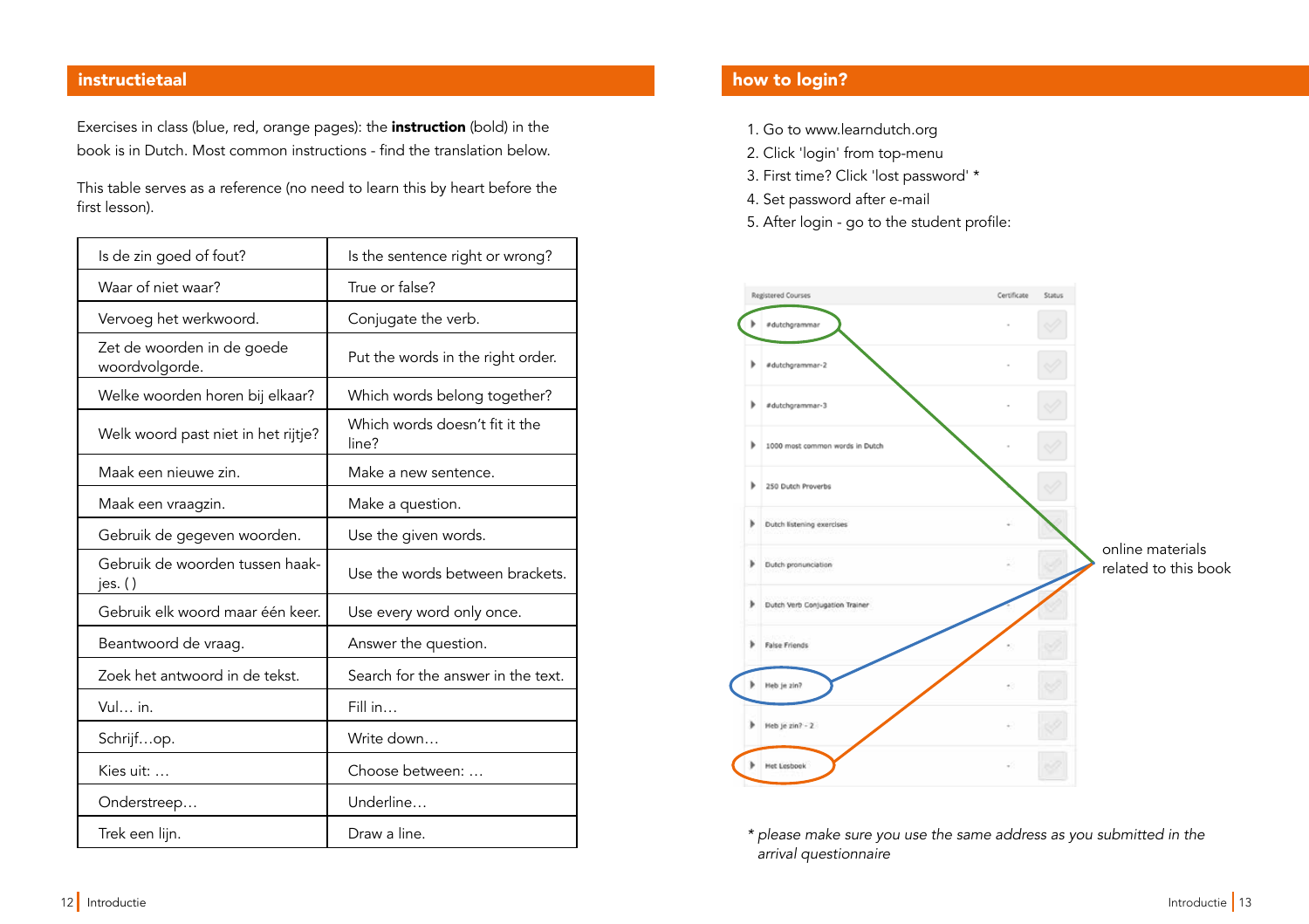# DE KENNISMAKING Hoofdstuk 10



## LEERDOELEN / learning objectives:

- I can introduce myself in Dutch.
- I can talk about myself, my hobbies and relationships.
- I know what a separable verb is and when and how to separate it and when not to.
- I know what a reflexive verb and a reflexive pronoun are. I know where the reflexive pronoun is placed in a sentence.
- I know what the imperative is.
- I know the difference between the Netherlands and Holland.
- I know the pronunciation of [g] and [ch].

## woordenlist

opendoen to open aankomen to arrive meenemen to bring with you uitgaan to go out afspreken to make an appointment<br>afwassen bo do the dishes uitrusten to relax<br>
nakiiken to check nakijken to check<br>
invullen to fill in invullen de politie the police<br>zich vergissen to make zich vergissen zelden rarely sporadisch sporadically soms sometimes regelmatig regularly meestal usually zich herinneren to remember zich schamen to be ashamed<br>zich vervelen to be bored zich vervelen to be bort<br>verschrikkelijk terrible verschrikkelijk zich haasten to hurry<br>zich verslikken to choke zich verslikken zich verspreken to say something stoppen to stop opletten to pay attention<br>opruimen to clean up het uitroepteken the exclamation mark<br>doorlopen to mov noteren to write down roepen to call (shout) het bord the plate Maak je Do your huiswerk! homework! zichzelf himself/herself oefenen to practise<br>de boer the farmer the farmer

opstaan to get up to do the dishes a mistake you're not supposed to say to clean up to move along

het boerenmeisje the farm girl het bedrijf the company<br>de collega the colleague de collega the colleague<br>het perfectum the past tense het perfectum the past tense<br>het voltooid the past partic deelwoord de punt the dot<br>uitdelen to hand afkijken to cheat<br>in plaats van instead of in plaats van instead of<br>uitleggen to explain uitleggen<br>herhalen eens 1. once het filmpje<br>het verschil tussen between de hoofdstad the capital lachen to laugh, to smile aanzetten to turn on<br>de video the video de video the video<br>
to give to give

2. just<br>the video the difference to give opgeven homework vrij free

the past participle

to hand out

to repeat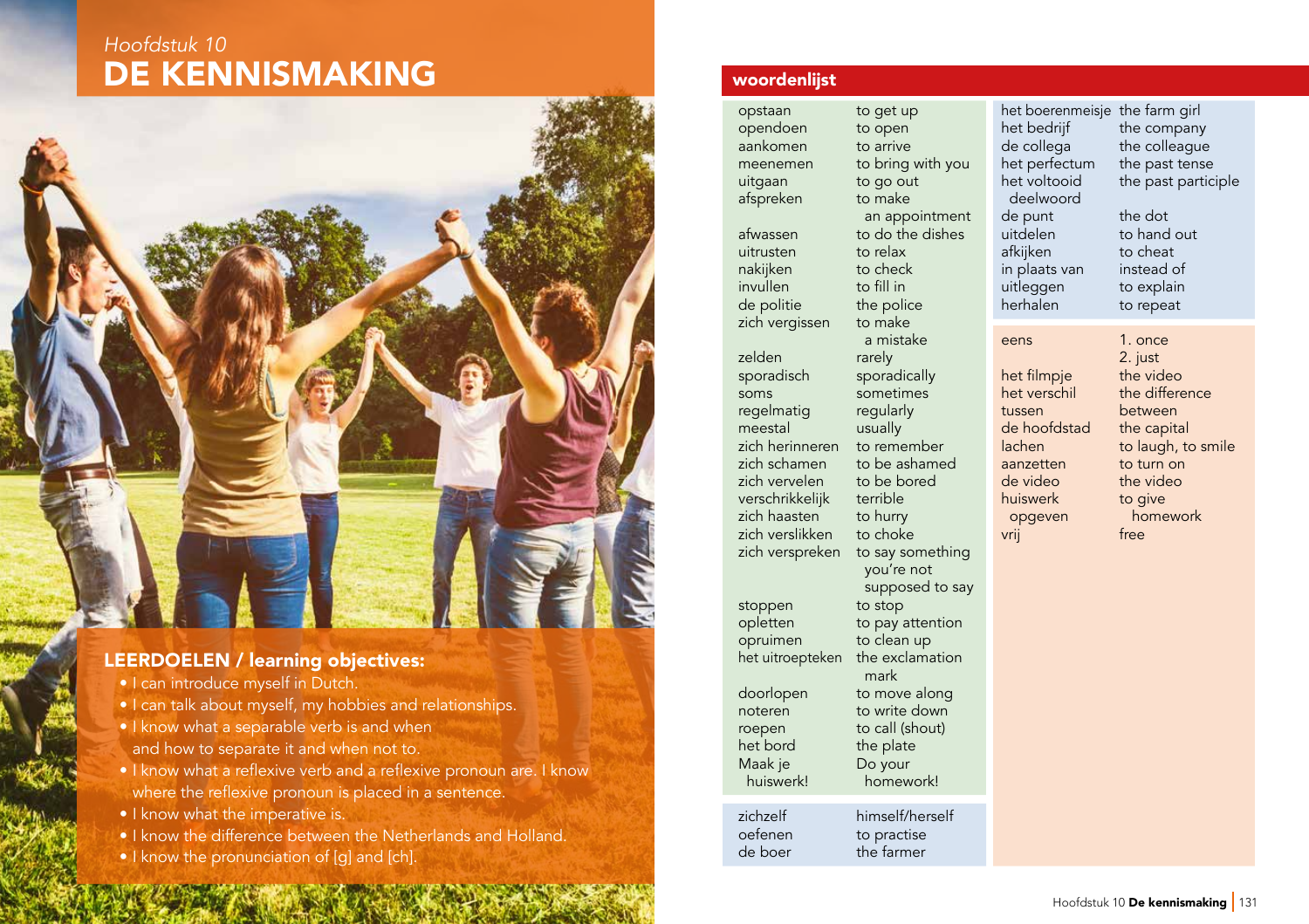# #dutchgrammar 31\*\*\*, 35\*\*

## the separable verb

| · do separate:<br>• do not separate: | • when used as a finite verb<br>• when used as an <i>infinitive</i>                            |
|--------------------------------------|------------------------------------------------------------------------------------------------|
| uitgaan                              | Wij gaan zaterdagavond uit.<br>Zullen we zaterdagavond uitgaan?                                |
| afspreken                            | We spreken om 21:00 uur af.<br>Leuk! Zullen we om 21:00 uur afspreken?                         |
| afwassen                             | Hij <b>wast</b> elke avond <b>af</b> .<br>Hij moet elke avond <b>afwassen</b> .                |
| • separable verb: stress on prefix   |                                                                                                |
| aankomen                             | Hij komt om 15:00 uur met de trein aan.<br>Hij zal om 15:00 uur met de trein <b>aankomen</b> . |
|                                      | inseparable verb: stress on part of the verb                                                   |
| <b>SABUSSED AB</b>                   | <u>Lii aanvaardt baar oveusse</u>                                                              |

| aanvaarden | Hij <b>aanvaardt</b> haar excuses.       |
|------------|------------------------------------------|
|            | Hij zal haar excuses <b>aanvaarden</b> . |
|            |                                          |

## the imperative

| one word                 | - ik-conjugation<br>- no subject                   | Stop!<br>Noteer in je agenda!        |
|--------------------------|----------------------------------------------------|--------------------------------------|
| polite form              | - u-conjugation<br>- subject = $u$                 | Gaat u zitten.<br>Komt u binnen.     |
| with negation            | $ik$ -conjugation $\rightarrow$<br>niet at the end | Noteer dat niet!<br>Blijf daar niet! |
|                          | infinitive -><br>niet at the start                 | Niet drinken!<br>Niet doen!          |
| with a<br>separable verb | infinitive                                         | Opstaan!<br>Opendoen!                |
|                          | ik-conjugation                                     | Sta op!<br>Doe de deur open!         |

## the reflexive verb

| ik     | vergis    | me   |
|--------|-----------|------|
| jij    | vergist   | je   |
| u      | vergist   | zich |
| hij    | vergist   | zich |
| zij    | vergist   | zich |
| wij    | vergissen | ons  |
| jullie | vergissen | je   |
| zij    | vergissen | zich |

## the position of the reflexive pronouns:

| after the finite verb                 | Ik herinner me       |
|---------------------------------------|----------------------|
|                                       | die zomer aan zee.   |
| when the infinitive is used: the verb | Wij kunnen ons die   |
| is at the end, and the reflexive      | vakantie herinneren. |
| pronoun after the finite verb         |                      |
| with inversion: the reflexive         | Herinnert hij zich   |
| pronoun is placed after the subject   | die vakantie nog?    |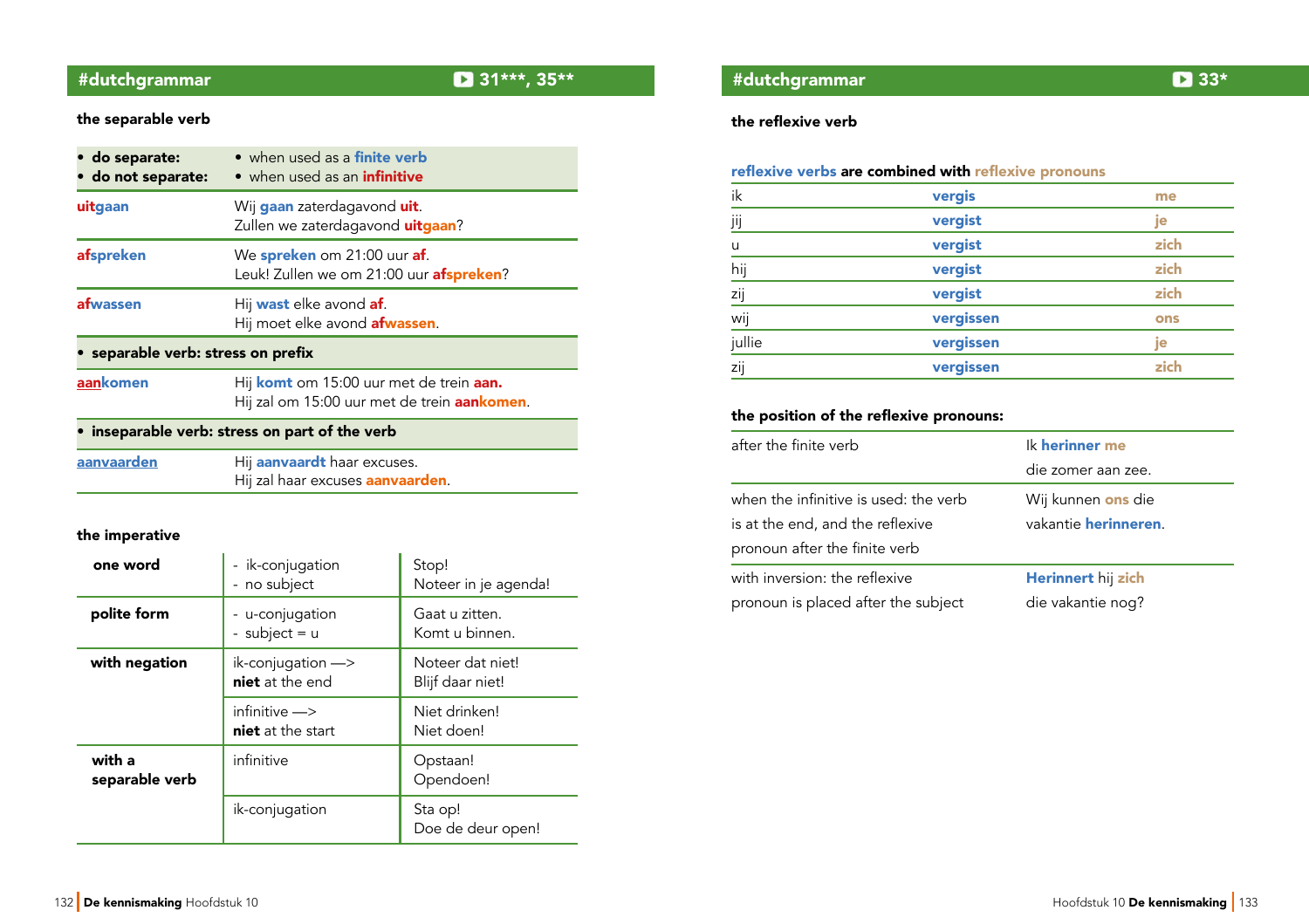Het is de eerste les van de Summer School. Zeven studenten zitten al in de klas bij docent Marieke. Ze wachten. 'Nog één student…' zegt Marieke. En ja hoor... Daar is Gianluca! Hij is de achtste student. De studenten vertellen over zichzelf. Ze beantwoorden de vragen van Marieke.

| <b>Docent Marieke:</b> | Gianluca:                              |
|------------------------|----------------------------------------|
| Wat is je hobby?       | Mijn hobby is uitgaan! Ik ga vier keer |
|                        | per week uit. Hier in Drenthe wil ik   |
|                        | ook veel uitgaan. Dan kan ik Neder-    |
|                        | lands oefenen met Drentse boeren-      |
|                        | meisjes.                               |

#### Pablo:

Waar heb je Nederlands geleerd?

Ik heb bij een Nederlands bedrijf gewerkt. Ik heb met een boek gestudeerd. En ik heb met mijn collega's geoefend.

Heb je ook het perfectum geleerd? Mooi! Ik geef jullie een oefening. Op de puntjes vullen jullie het voltooid deelwoord in. Daarna kijk ik de oefening na.

Natuurlijk!

Marieke deelt de oefening uit. De studenten maken de oefening. Gianluca kijkt af. Hij heeft het perfectum niet zo goed geleerd. Hij kan zich de regels van 't kofschip niet meer herinneren. Hij vergist zich bij elke vraag. Hij schrijft een 'd' in plaats van een 't' en een 't' in plaats van een 'd'. Eén voor één staan de studenten op. Ze leveren de oefening bij Marieke in, behalve Gianluca.

#### Docent Marieke:

Je kent het perfectum niet.

#### Gianluca:

Zullen we vanavond afspreken? Dan kun je mij het perfectum uitleggen.

Nee, ik spreek niet met je af. Ik geef je extra huiswerk. Herhaal les 46, 47 en 48 van #dutchgrammar! Dus niet uitgaan en geen Drentse boerenmeisjes!

## dialoog 27,28,29,30 vragen bij de dialoog

#### Welke zin is fout? Streep de foute zin door.

- voorbeeld: a. Het is de laatste les van de Summer School. b. Het is de eerste les van de Summer School.
- 1. a. De studenten wachten op Marieke.
	- b. Marieke wacht met de studenten op Gianluca.
- 2. a. Pablo heeft met zijn collega's Nederlands geoefend. b. Pablo heeft met boerenmeisjes Nederlands geoefend.
- 3. a. Gianluca kent de regels van het perfectum. b. Gianluca kent de regels van het perfectum niet.
- 4. a. Marieke spreekt vanavond met Gianluca af. b. Marieke geeft Gianluca extra huiswerk.
- 5. a. Marieke vult de oefening in. b. Marieke kijkt de oefening na.

#### oefening

#### Maak een nieuwe zin zonder modaal werkwoord.

- voorbeeld: Wij willen zaterdagavond uitgaan. **Wij gaan zaterdagavond uit.**
- 1. De studenten **moeten** het antwoord op de punties *invullen*.

\_\_\_\_\_\_\_\_\_\_\_\_\_\_\_\_\_\_\_\_\_\_\_\_\_\_\_\_\_\_\_\_\_\_\_\_\_\_\_\_\_\_\_\_\_\_\_\_\_\_\_\_\_\_\_\_\_\_\_\_\_\_

\_\_\_\_\_\_\_\_\_\_\_\_\_\_\_\_\_\_\_\_\_\_\_\_\_\_\_\_\_\_\_\_\_\_\_\_\_\_\_\_\_\_\_\_\_\_\_\_\_\_\_\_\_\_\_\_\_\_\_\_\_\_

\_\_\_\_\_\_\_\_\_\_\_\_\_\_\_\_\_\_\_\_\_\_\_\_\_\_\_\_\_\_\_\_\_\_\_\_\_\_\_\_\_\_\_\_\_\_\_\_\_\_\_\_\_\_\_\_\_\_\_\_\_\_

\_\_\_\_\_\_\_\_\_\_\_\_\_\_\_\_\_\_\_\_\_\_\_\_\_\_\_\_\_\_\_\_\_\_\_\_\_\_\_\_\_\_\_\_\_\_\_\_\_\_\_\_\_\_\_\_\_\_\_\_\_\_

\_\_\_\_\_\_\_\_\_\_\_\_\_\_\_\_\_\_\_\_\_\_\_\_\_\_\_\_\_\_\_\_\_\_\_\_\_\_\_\_\_\_\_\_\_\_\_\_\_\_\_\_\_\_\_\_\_\_\_\_\_\_

- 2. Marieke moet de oefening nakijken.
- 3. Ze zal de oefening uitdelen.
- 4. Gianluca wil bij Pablo afkijken.
- 5. Ze kunnen de oefening bij Marieke inleveren.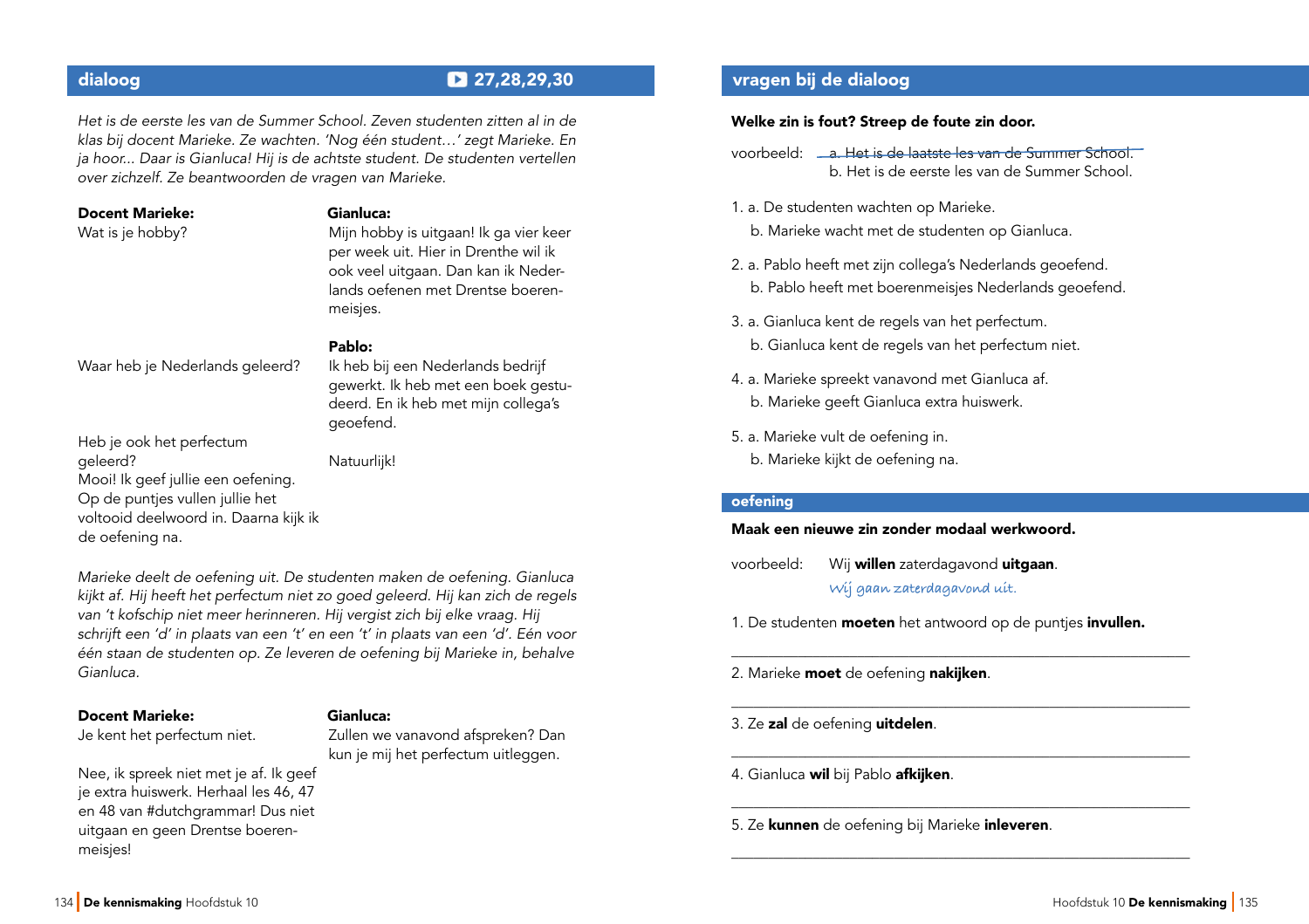## woorden (thematisch)

| de relatie      | the relationship | de echtgenote  | the wife    |
|-----------------|------------------|----------------|-------------|
| een relatie     | to be in a       | de partner     | the partner |
| hebben          | relationship     | het huisdier   | the pet     |
| samenwonen      | to live together | de baan        | the job     |
| alleenstaand    | single           | de studie      | the study   |
| verloofd zijn   | to be engaged    | voltijd        | full-time   |
| getrouwd zijn   | to be married    | deeltijd       | part-time   |
| gescheiden zijn | to be divorced   | kennismaken    | to get      |
| de man          | 1. the man       |                | acquainted  |
|                 | 2. the husband   | Leuk je te     | Nice to     |
| de vrouw        | 1. the woman     | ontmoeten.     | meet you.   |
|                 | 2. the wife      | Prettig kennis | Nice to     |
| de echtgenoot   | the husband      | te maken.      | meet you.   |

### oefening

Maak een goede zin met de gegeven refexieve werkwoorden.

\_\_\_\_\_\_\_\_\_\_\_\_\_\_\_\_\_\_\_\_\_\_\_\_\_\_\_\_\_\_\_\_\_\_\_\_\_\_\_\_\_\_\_\_\_\_\_\_\_\_\_\_\_\_\_\_\_\_\_\_\_\_\_\_\_\_\_

\_\_\_\_\_\_\_\_\_\_\_\_\_\_\_\_\_\_\_\_\_\_\_\_\_\_\_\_\_\_\_\_\_\_\_\_\_\_\_\_\_\_\_\_\_\_\_\_\_\_\_\_\_\_\_\_\_\_\_\_\_\_\_\_\_\_\_

\_\_\_\_\_\_\_\_\_\_\_\_\_\_\_\_\_\_\_\_\_\_\_\_\_\_\_\_\_\_\_\_\_\_\_\_\_\_\_\_\_\_\_\_\_\_\_\_\_\_\_\_\_\_\_\_\_\_\_\_\_\_\_\_\_\_\_

\_\_\_\_\_\_\_\_\_\_\_\_\_\_\_\_\_\_\_\_\_\_\_\_\_\_\_\_\_\_\_\_\_\_\_\_\_\_\_\_\_\_\_\_\_\_\_\_\_\_\_\_\_\_\_\_\_\_\_\_\_\_\_\_\_\_\_

\_\_\_\_\_\_\_\_\_\_\_\_\_\_\_\_\_\_\_\_\_\_\_\_\_\_\_\_\_\_\_\_\_\_\_\_\_\_\_\_\_\_\_\_\_\_\_\_\_\_\_\_\_\_\_\_\_\_\_\_\_\_\_\_\_\_?

- voorbeeld: Gianluca is te laat voor de les. (hij zich haasten) **Hij haast zich.**
- 1. Hij werkt voltijd en studeert deeltijd Nederlands. (hij - zich vervelen - nooit)
- 2. Oh, ben jij niet de echtgenoot van Marieke? Pardon! (ik - zich vergissen)
- 3. Het cadeau is een verrassing! (je - mogen - zich verspreken - niet)
- 4. Woon jij samen met je huisdier… uh… partner? Oh, wat dom! Sorry… (ik - zich schamen)
- 5. Vorig jaar ben ik ook naar de Summer School geweest. (zich herinneren - jij - de barbecues en de docenten - nog)

## tekst

'Kijk eens, dit is interessant,' zegt Marieke. De les duurt nog 5 minuten. We gaan naar een filmpje kijken.

'Weten jullie het verschil tussen Nederland en Holland?' vraagt Marieke. 'Nederland is de hoofdstad van Holland,' zegt Pablo. 'Nee! Schaam je!' lacht Marieke. 'Vergis je niet: het land heet Nederland en Holland is een provincie: Noord-Holland en Zuid-Holland. Pablo, zet de video aan, alsjeblieft.' zegt Marieke.

De video legt het verschil heel goed uit. Het is een leuke video. De studenten vervelen zich niet.

Na de video geeft Marieke het huiswerk op: 'Vul de oefening over het perfectum in en kijk je antwoorden goed na. Rust daarna een beetje uit en geniet van je vrije avond. Tot morgen!'

## oefening

Schrif de infnitief van de werkwoorden op. Wat voor een soort werkwoord is het: separabel of reflexief?

| voorbeeld:<br>Je mag je niet verspreken. zích verspreken | infinitief | separabel of reflexief<br>reflexief |
|----------------------------------------------------------|------------|-------------------------------------|
| 1. Schaam je!                                            |            |                                     |
| 2. Vergis je niet.                                       |            |                                     |
| 3. Zet de video aan.                                     |            |                                     |
| 4. De video legt het uit.                                |            |                                     |
| 5. Vul de oefening in.                                   |            |                                     |
| 6. Kijk je antwoorden na.                                |            |                                     |
| 7. Rust daarna uit.                                      |            |                                     |
| 8. Ze vervelen zich niet.                                |            |                                     |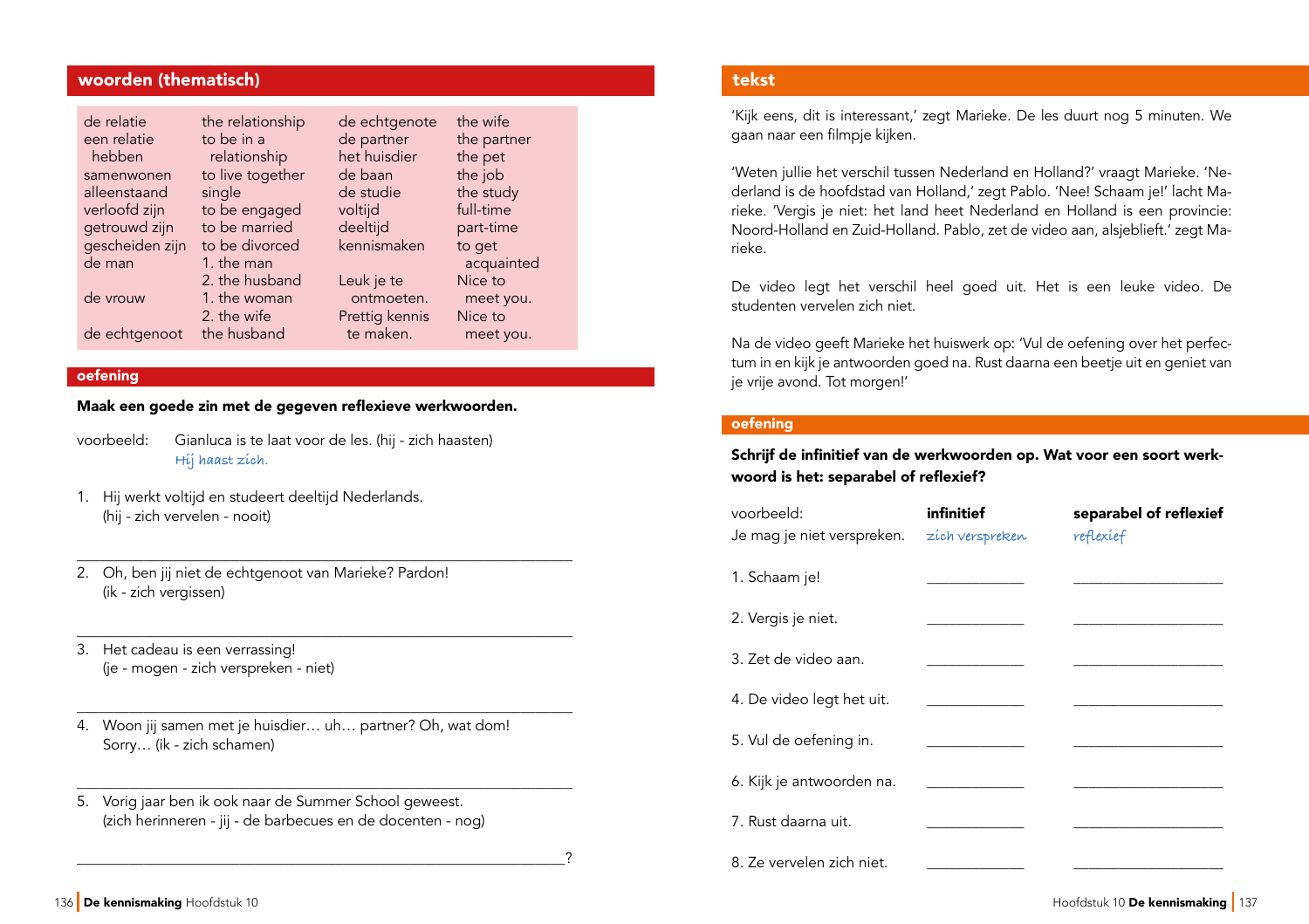## uitspraak-rap uitspraak-rap

## g - ch

| uitgaan - rechter        | echtgenoot - echtgenoot             |  |
|--------------------------|-------------------------------------|--|
| collega - zich - schamen | zich - vergissen - zich - vergissen |  |
| regelmatig - overtuigen  | prettige - uitleggen                |  |
| regelmatig - overtuigen  | geweldige - gezellig                |  |
| scheren - scheren        | geweldige - gezellig                |  |

# heb je zin-riedel

| Leuk je te ontmoeten!           |                   |
|---------------------------------|-------------------|
| Leuk je te ontmoeten!           | Dat vind ik ook.  |
|                                 | Dat vind ik ook.  |
| Verliefd, getrouwd, gescheiden? |                   |
| Verliefd, getrouwd, gescheiden? | Pardon?           |
|                                 | Pardon?           |
| Heb je een relatie?             |                   |
| Heb je een relatie?             | Nou ja zeg!       |
|                                 | Nou ja zeg!       |
| Wat is er aan de hand?          |                   |
| Wat is er aan de hand?          | Dat is wel heel c |

el direct! Dat is wel heel direct!

## huiswerk

## review this lesson

| • watch the videos<br>& do the exercises | #dutchgrammar-1                | lessons: 31, 33, 35           |
|------------------------------------------|--------------------------------|-------------------------------|
| $\bullet$ watch                          | Heb je zin?                    | episodes: 27, 28, 29,<br>(30) |
| $\bullet$ learn                          | the vocabulary of this chapter |                               |

## prepare for the next lesson

| • watch the videos<br>& do the exercises | #dutchgrammar-1                    | lessons: 36, 37,41,<br>42 |
|------------------------------------------|------------------------------------|---------------------------|
| $\bullet$ watch                          | Heb je zin?                        | episodes: 31, 32          |
| $\bullet$ learn                          | the vocabulary of the next chapter |                           |

\_\_\_\_\_\_\_\_\_\_\_\_\_\_\_\_\_\_\_\_\_\_\_\_\_\_\_\_\_\_\_\_\_\_\_\_\_\_\_\_\_\_\_\_\_\_\_\_\_\_\_\_\_\_\_\_\_\_\_

\_\_\_\_\_\_\_\_\_\_\_\_\_\_\_\_\_\_\_\_\_\_\_\_\_\_\_\_\_\_\_\_\_\_\_\_\_\_\_\_\_\_\_\_\_\_\_\_\_\_\_\_\_\_\_\_\_\_\_

\_\_\_\_\_\_\_\_\_\_\_\_\_\_\_\_\_\_\_\_\_\_\_\_\_\_\_\_\_\_\_\_\_\_\_\_\_\_\_\_\_\_\_\_\_\_\_\_\_\_\_\_\_\_\_\_\_\_\_

\_\_\_\_\_\_\_\_\_\_\_\_\_\_\_\_\_\_\_\_\_\_\_\_\_\_\_\_\_\_\_\_\_\_\_\_\_\_\_\_\_\_\_\_\_\_\_\_\_\_\_\_\_\_\_\_\_\_\_

\_\_\_\_\_\_\_\_\_\_\_\_\_\_\_\_\_\_\_\_\_\_\_\_\_\_\_\_\_\_\_\_\_\_\_\_\_\_\_\_\_\_\_\_\_\_\_\_\_\_\_\_\_\_\_\_\_\_\_

\_\_\_\_\_\_\_\_\_\_\_\_\_\_\_\_\_\_\_\_\_\_\_\_\_\_\_\_\_\_\_\_\_\_\_\_\_\_\_\_\_\_\_\_\_\_\_\_\_\_\_\_\_\_\_\_\_\_\_

\_\_\_\_\_\_\_\_\_\_\_\_\_\_\_\_\_\_\_\_\_\_\_\_\_\_\_\_\_\_\_\_\_\_\_\_\_\_\_\_\_\_\_\_\_\_\_\_\_\_\_\_\_\_\_\_\_\_\_

\_\_\_\_\_\_\_\_\_\_\_\_\_\_\_\_\_\_\_\_\_\_\_\_\_\_\_\_\_\_\_\_\_\_\_\_\_\_\_\_\_\_\_\_\_\_\_\_\_\_\_\_\_\_\_\_\_\_\_

\_\_\_\_\_\_\_\_\_\_\_\_\_\_\_\_\_\_\_\_\_\_\_\_\_\_\_\_\_\_\_\_\_\_\_\_\_\_\_\_\_\_\_\_\_\_\_\_\_\_\_\_\_\_\_\_\_\_\_

\_\_\_\_\_\_\_\_\_\_\_\_\_\_\_\_\_\_\_\_\_\_\_\_\_\_\_\_\_\_\_\_\_\_\_\_\_\_\_\_\_\_\_\_\_\_\_\_\_\_\_\_\_\_\_\_\_\_\_

\_\_\_\_\_\_\_\_\_\_\_\_\_\_\_\_\_\_\_\_\_\_\_\_\_\_\_\_\_\_\_\_\_\_\_\_\_\_\_\_\_\_\_\_\_\_\_\_\_\_\_\_\_\_\_\_\_\_\_

## aantekeningen